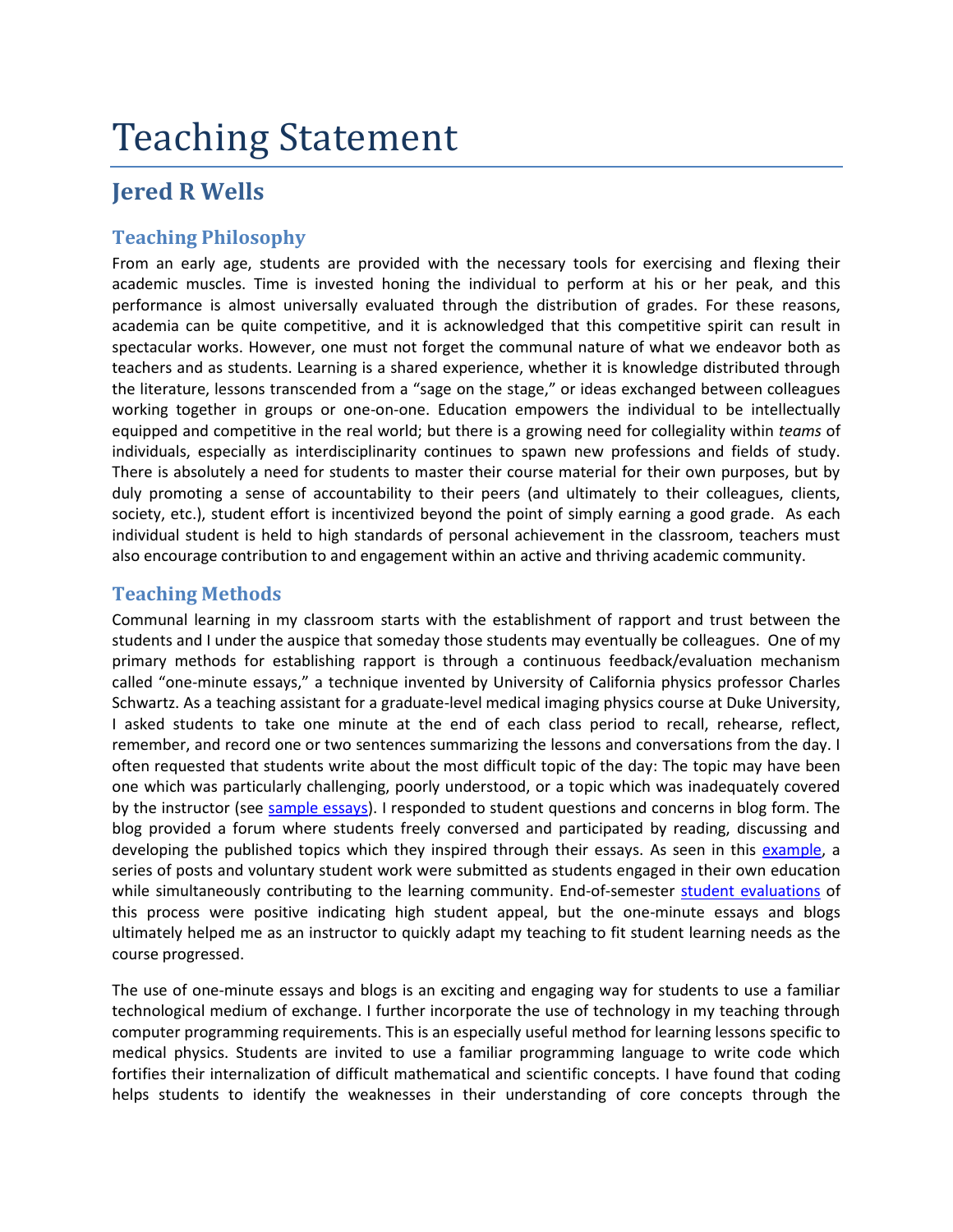identification, assessment, and correction of programming errors. For example, the implementation of MTF measurements, NPS calculations, and CT reconstruction algorithms all pose interesting and challenging problems which students solve through the creative design and organization of computer code. Programming is not only an interesting and challenging exercise for classroom purposes: It also serves as a useful and tangible research tool that students can use well after the class has ended. To further the importance of community-mindedness through computer programming, I offer a variety of my personal programming resources to students. They may access my personal library of computer programming resources made publicly available on the [MATLAB File Exchange](http://www.mathworks.com/matlabcentral/fileexchange/authors/123996) where much of the code relates directly to the topics in medical imaging covered in the classes I teach.

Teaching is one of my great joys, but allowing students to teach their peers is an excellent learning activity in itself. I have often invited students who understand the course material to share their insights and learning methods with their peers, especially during test review sessions. This model for studentteaching can also be implemented in the classroom. For example, in advance of a long lecture, I may ask a student to prepare a 1-2 minute lecture from one my PowerPoint slides so that they can teach the class in my place. This would keep the teaching "fresh" but also emphasize the fact that the students will someday be accountable for the same material in the professional world where many will rely on their accurate and up-to-date knowledge. Through my oversight of this process, I can guide students toward more accurate and effective communication in the sciences as they learn to talk intelligently about such topics in a group of equally qualified peers.

In a continued effort to keep material fresh and interesting, I like to maintain a dynamic classroom with various forms of student participation and active learning opportunities. In addition to student-teaching opportunities, I have implemented "Think-Pair-Share" activities (McKeachie, 2006) interspersed between 20-minute periods of lecture. During these activities, students think about a written or hypothetical problem for a minute, write for a minute, and share their thoughts and answers with a neighbor. I give feedback and answer student questions during this time. Think-Pair-Share activities help students to generate thought-provoking questions which enhance learning (King, 1990; Pressley *et al*., 1992). In addition to being a great learning tool, Think-Pair-Share is also a method for fostering a community-based learning environment where students are free to participate and share in general discussion and analysis of the material.

### **Assessment Strategies**

As I plan to teach my first classes as lead instructor, I hope to accommodate students with varied learning styles (reference [Myers Briggs questionnaire](http://www.humanmetrics.com/cgi-win/jtypes2.asp) and [VARK learning style inventory\)](http://www.vark-learn.com/english/page.asp?p=questionnaire). For this reason, group work and presentations will constitute a major component of my overall assessment strategy. Group projects and in-class presentations promote good communication skills by calling on all the learning styles in one form or another: charts and diagrams for visual learners; text references and reports for readers and writers; active and energetic presentations and demonstrations for kinesthetic learners; and oral presentations to appeal to the aural learning style. For example, a unit covering advanced CT topics could culminate in the completion of several interesting and informative group projects: FDK reconstruction, iterative reconstruction, streak artifact reduction, and a contrast enhancement study could all serve as challenging project ideas.

Group work achieves the positive exchange of ideas between learners of all styles. Furthermore, allowing students to anonymously evaluate the contributions of other members within their group can encourage active participation and contribution from everyone. Finally, the in-class presentation